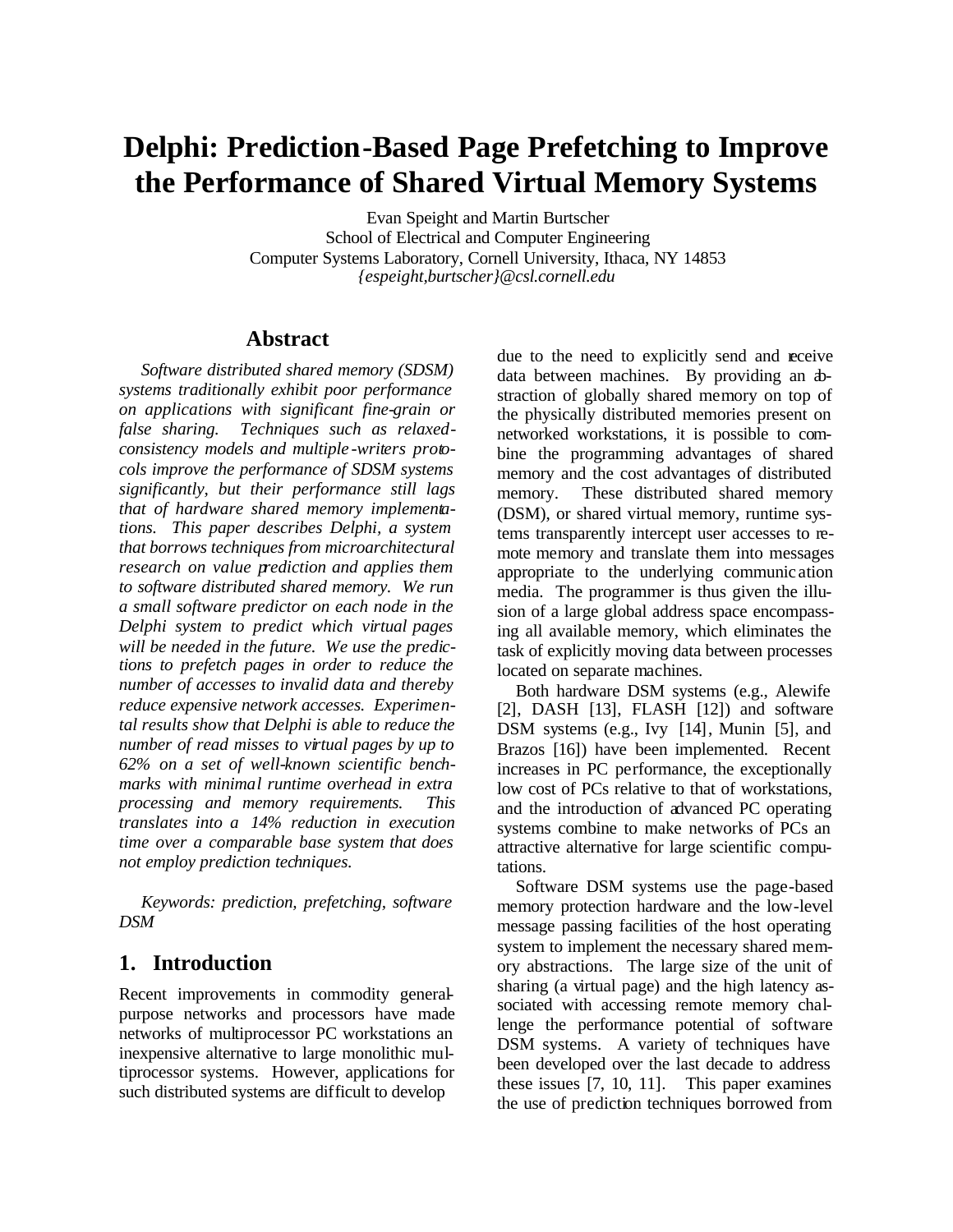the value-prediction domain, a promising new research area in computer architecture. Value predictors predict the result of instructions before the CPU can compute them, which speeds up program execution [15]. We have implemented one of these predictors in software and adapted it to predict page faults to increase the accuracy of prefetching multiple shared pages together. We show that a predictor requiring a minimal amount of runtime overhead, both in terms of memory usage and execution time, can reduce the number of network accesses by up to 56%, and the overall runtime by 14% on a set of well-known, shared memory parallel benchmarks.

The rest of this paper is organized as follows. Section 2 discusses the prediction scheme we have implemented in the Delphi system to prefetch virtual pages. Section 3 describes our experimental setup and the applications used in our evaluations. Section 4 presents performance results for several scientific applic ations. We conclude and discuss future work in Section 5.

# **2. Delphi Implementation**

This section provides a brief overview of the baseline coherence protocol used in the Delphi system, as well as the prediction techniques employed to reduce the number of page faults and network operations.

## **2.1. Overview**

Delphi uses a home-based protocol for maintaining consistency between shared memory processes in the cluster. Initially, groups of ten virtual pages are assigned the same home node in a round-robin fashion. During the execution of an application, if a single process is the only writer for a given page, the home designation is migrated to that writing process in order to reduce the number of network updates that must be propagated to the home node. Similar to other software DSM systems, modifications to virtual pages are tracked through the process of *twinning* and *diffing* [5]. When a page is first modified by a process, a copy of the page (known as a *twin*) is created. When changes to the page must be propagated to other nodes in the system in order to maintain coherence, a runlength encoding of the changes is created by conducting a

word-by-word comparison of the twin with the current page. This encoding is referred to as a *diff*, and is simply a compact representation of the changes to shared data.

In home-based systems such as Delphi, a global synchronization event such as a barrier causes all modified pages to be invalidated and diffs to be made to track the page changes prior to the invalidation. In Delphi, each page's diff is eagerly flushed to the correct home node at a synchronization point. Subsequently, when a process faults on an invalid page, the home node is contacted by the faulting process, and the request is satisfied with a single response consisting of the entire page from the home node. In the current Delphi system, the page will always be up-to-date at the home node, resulting in a tradeoff of longer synchronization times for faster individual page-fault response time.

# **2.2. Prediction in Delphi**

Several studies have examined the performance impact on software DSM systems of dynamically altering the virtual page size in order to improve performance. By aggregating pages that are sequential in virtual memory into *page groups* [3], data is implicitly prefetched, which may result in fewer page faults and less network overhead. The downside of this approach is that it may lead to an increase in false sharing, as a larger unit of coherence increases the chance that multiple writers will attempt to modify different portions of the same, larger page. The adaptive protocol presented in [3] attempts to reduce this effect by dynamically changing the page size to compensate for the prefetching vs. false-sharing contention.

The Adaptive++ system [6] relies on two modes of operating to predict which pages to prefetch, referred to as repeated-page mode and repeated-stride mode. Separate lists are maintained of pages likely to be referenced in the future based on observed access patterns. In addition to using a less-general prediction algorithm than that used in Delphi, the Adaptive++ system does not update pages with prefetched data until a process faults on the page. Finally, the Adaptive++ system has been integrated into the TreadMarks software DSM system [11], a distributed-page based system, while Delphi has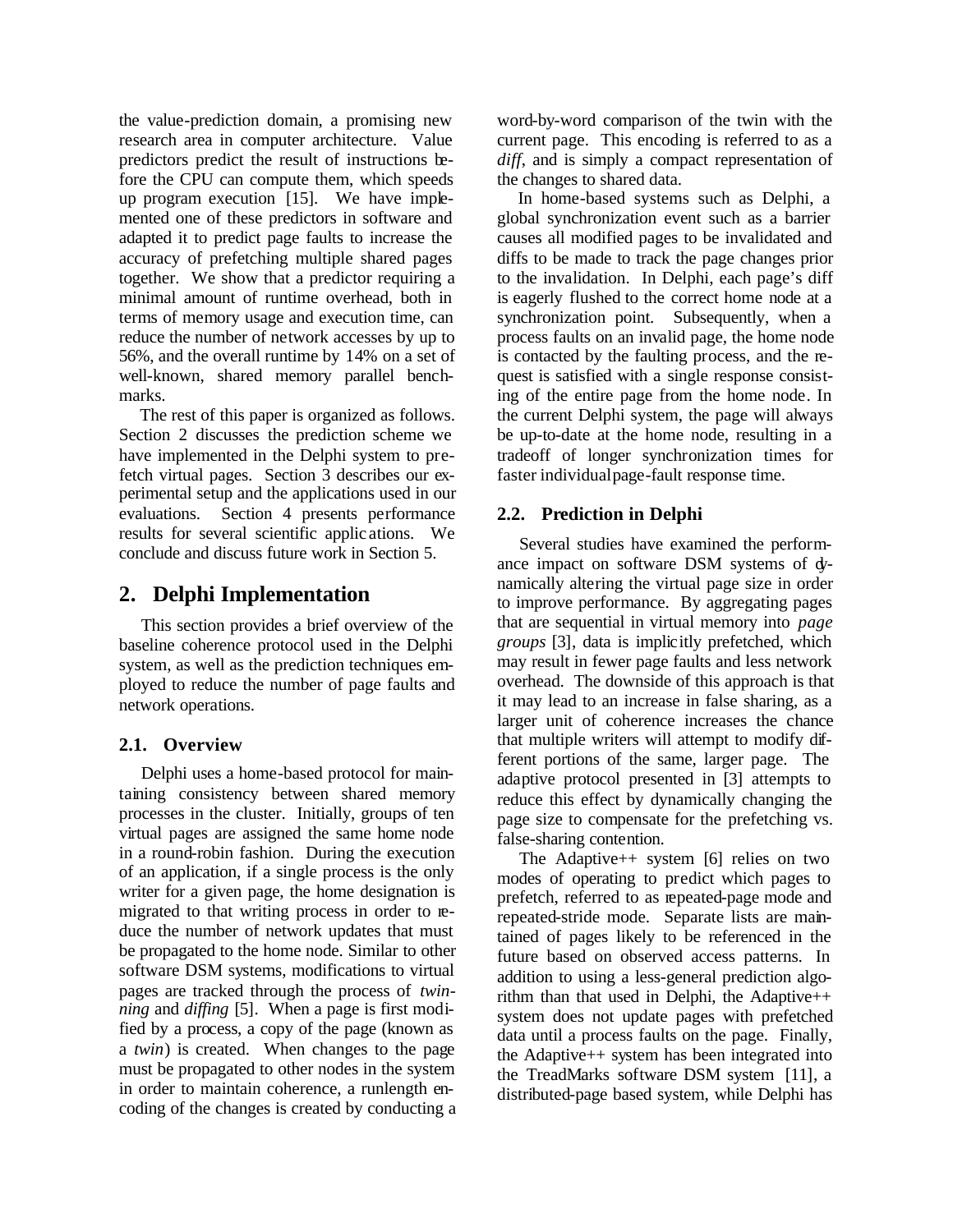been added to a home-based software DSM system. This makes direct comparisons between the performance of the two approaches difficult.

The approach taken in Delphi differs in several aspects from previous efforts. First, standard, validated prediction techniques are used to predict which pages will likely be accessed next based on the history of previous accesses. Se cond, due to the extremely low runtime overhead associated with our prediction technique, Delphi can predict and aggregate pages based on several independent streams of references, improving prediction accuracy. Finally, Delphi's home-based protocol allows prefetched updates to be applied at requesting nodes in an overlapped manner while applic ation computation continues.

We investigated several different value predictors and configurations and found the thirdorder differential finite context method predictor [9] to yield the highest accuracy over a large range of predictor sizes. This predictor continuously monitors all misses to virtual, shared pages. For any three consecutive page misses, it records the page number of the next miss in a hash table. During a prediction, a table lookup determines which page miss followed the last time the predictor encountered the same three most recent misses.

When a process faults on a virtual page, the predictor responsible for predicting the next page access will return the values of the next *N* predicted pages the process will access that share the same home node as the page incurring the fault. We maintain a separate predictor for each home node to improve the prediction accuracy. The faulting node requests these (up-to) N pages from the home node, which responds with not only the necessary page, but also all other predicted pages. In this way, Delphi seeks to avoid faulting and the resulting network accesses for the pages that will likely be accessed in the near future. Additionally, computation is allowed to proceed as soon as the request page has been delivered, overlapping computation with the processing of the prefetched pages.

#### **2.3. Predictor Operation**

The third-order differential finite context method (DFCM) predictor consists of two levels. The first level retains the page numbers of the three most recent misses. However, only the most recent page number is stored as an absolute value. The remaining values are the differences (strides) between consecutive page numbers. The number of strides determines the *order* of the predictor. We use a third-order DFCM since it yields good results. However, other orders work equally well.

The strides stored in the first level are combined to form an index into the second level, which is essentially a hash table. Whenever a page miss occurs, the difference (stride) between the previous and the current miss is stored in this table so it can later be retrieved when the same sequence of three preceding misses is encountered. Since the retrieved value is a stride, it needs to be added to the stored most recent page miss number to yield the actual prediction.

Our DFCM predictor uses the select-foldshift-xor function [9] to compute the index into the hash table. The following example shows how to compute this function for the three stride values st1, st2, and st3 for a 4096-entry hash table. The symbol "⊕" represents XOR and the subscripts refer to bit positions.

$$
hash(st) = st_{63..60} \oplus st_{59..50} \oplus st_{49..40} \oplus st_{39..30} \oplus st_{29..20} \oplus st_{19..10} \oplus st_{9..0}
$$

#### $index(st1, st2, st3) = hash(st1) \oplus hash(st2) < 1$ ⊕ *hash*(st3)<<2

Each of the three values is broken down into *n*-bit chunks. If the last chunk is shorter than *n* bits, it is zero padded to *n* bits. The chunks are then XORed to yield an *n*-bit hash value. The hashes of the three values are shifted by zero, one, or two bits, respectively, and then XORed again to form an  $(n+2)$ -bit index. Hence, for a hash table with *size* entries,  $n = 1 + \log_2( \text{size})$ *order*. In the above example,  $n = 10$ .

During a prediction, an index is computed using the three strides from the DFCM's first level to access the hash table, which provides the predicted stride. During updates, the same index calculation is performed, the corresponding hash-table entry is overwritten with the new stride, and the new stride is shifted into the predictor's first level.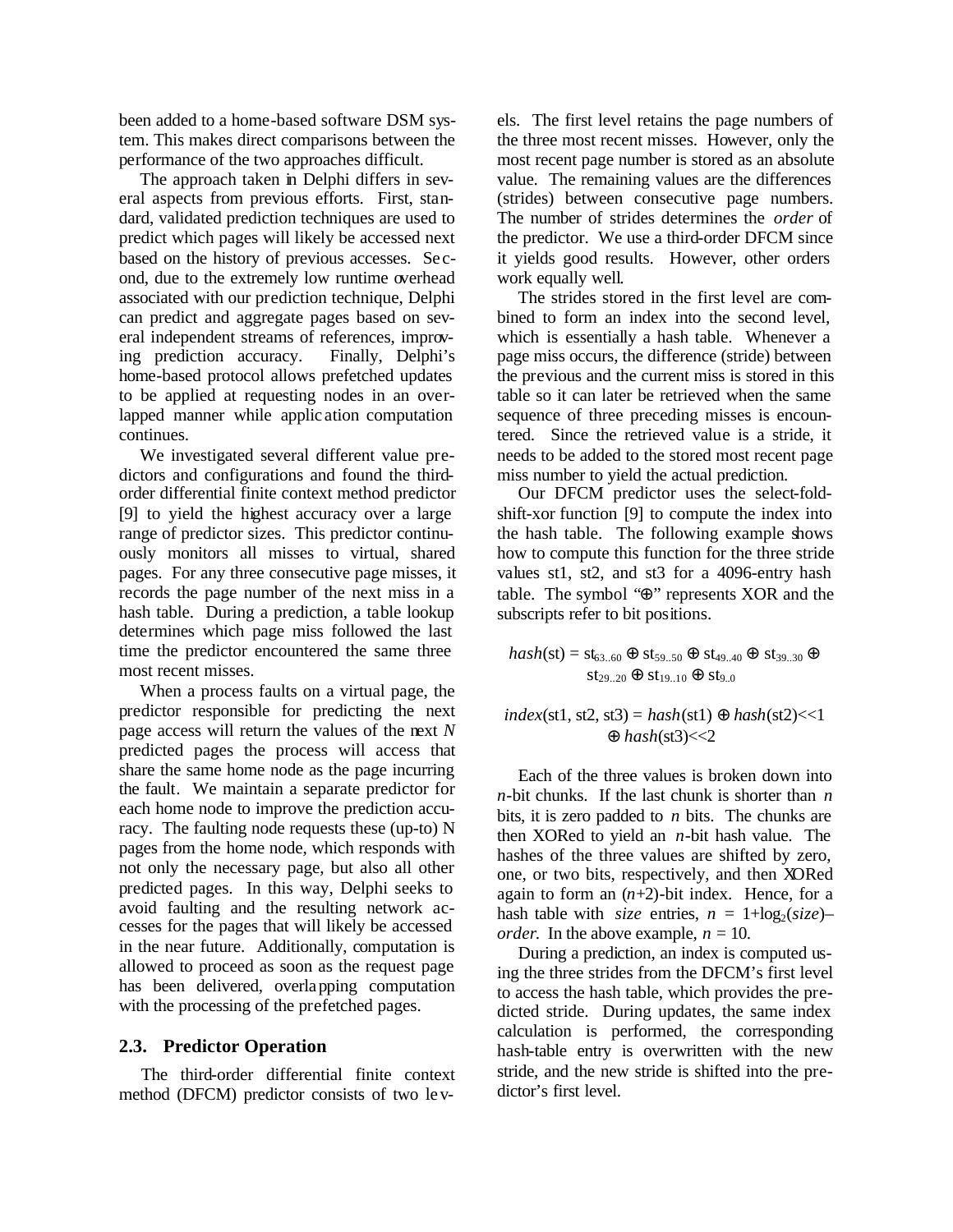#### **3. Experimental Setup**

The experiments presented in this section were carried out on a cluster of 8 Dell Power-Edge 1500 rack-mounted servers running Windows 2000, Advanced Server Edition. Each machine contains dual 866 MHz Pentium III processors, 1 GByte of RAM, and is interconnected with the cLAN system area network. The cLAN GNN1000 NIC provides a user-level network that complies with the Virtual Interface Architecture specification [1] for system area networks. The applications used for the initial prediction results include four shared memory parallel benchmarks chosen to represent the observed behavior of our prediction scheme across applications with different access patterns. Two applications are taken from the NAS parallel benchmark suite [4]: 3DFFT, a 3-D fast-Fourier transform partial differential equation benchmark; and MG, a 3-D multigrid solver. We also examine results for Ilink [8], a genetic -linkage package used to trace genes through family histories; and Gaussian Elimination with backsubstitution.



**Figure 1. Reduction in Miss Rate for Varying Predictor Window Sizes. Predictor Size = 16 Kbytes.**

### **4. Results**

We first present results comparing the performance of Delphi with a fixed-size predictor to the baseline SDSM system. For the following results, we use a predictor with  $2^{12}$ entries and vary the number of pages that we prefetch from the home node (referred to as the *prediction window*) on a faulting page access. For these experiments, we use prediction windows of 1, 2, 4, and 8 pages.

#### **4.1. Results with a Fixed Predictor Size**

Figures 1 through 5 show the results for different performance parameters for the four applications studied. Figure 1 depicts the percentage reduction in the number of misses experienced by each application for the 4 prediction window sizes listed above. 3DFFT, Ilink, and MG all experience a large reduction in the number of misses when the Delphi predictor is used. When only 1 page is predicted, the percentage of reduction in these applications is 36%, 34%, and 35%, respectively. As we increase the prediction window, the number of read misses is further reduced as more and more shared pages are prefetched and used before being invalidated. Figure 2 shows the percentage of these predicted pages that are actually used by the application before they are next invalidated, indicating the effectiveness of our prediction scheme. 3DFFT, Ilink, and MG all use a very high percentage of the predicted pages. Rates for a single -page prediction window are near or above 80% for these three applications. As the predictor is asked to "look further into the future" and more pages are predicted on each fault, the percentage of useful prefetched pages goes down for several reasons. First, the predictor's accuracy goes down with each additional page predicted. Se cond, no information regarding page invalidations that may occur between the time a page is prefetched and when that page is invalidated is taken into account, meaning that many pages are prefetched but not used until after a global synchronization event that invalidates the page, resulting in a wasted prefetch.



**Figure 2. Percentage of Prefetched Pages Used. Predictor Size = 16 Kbytes.**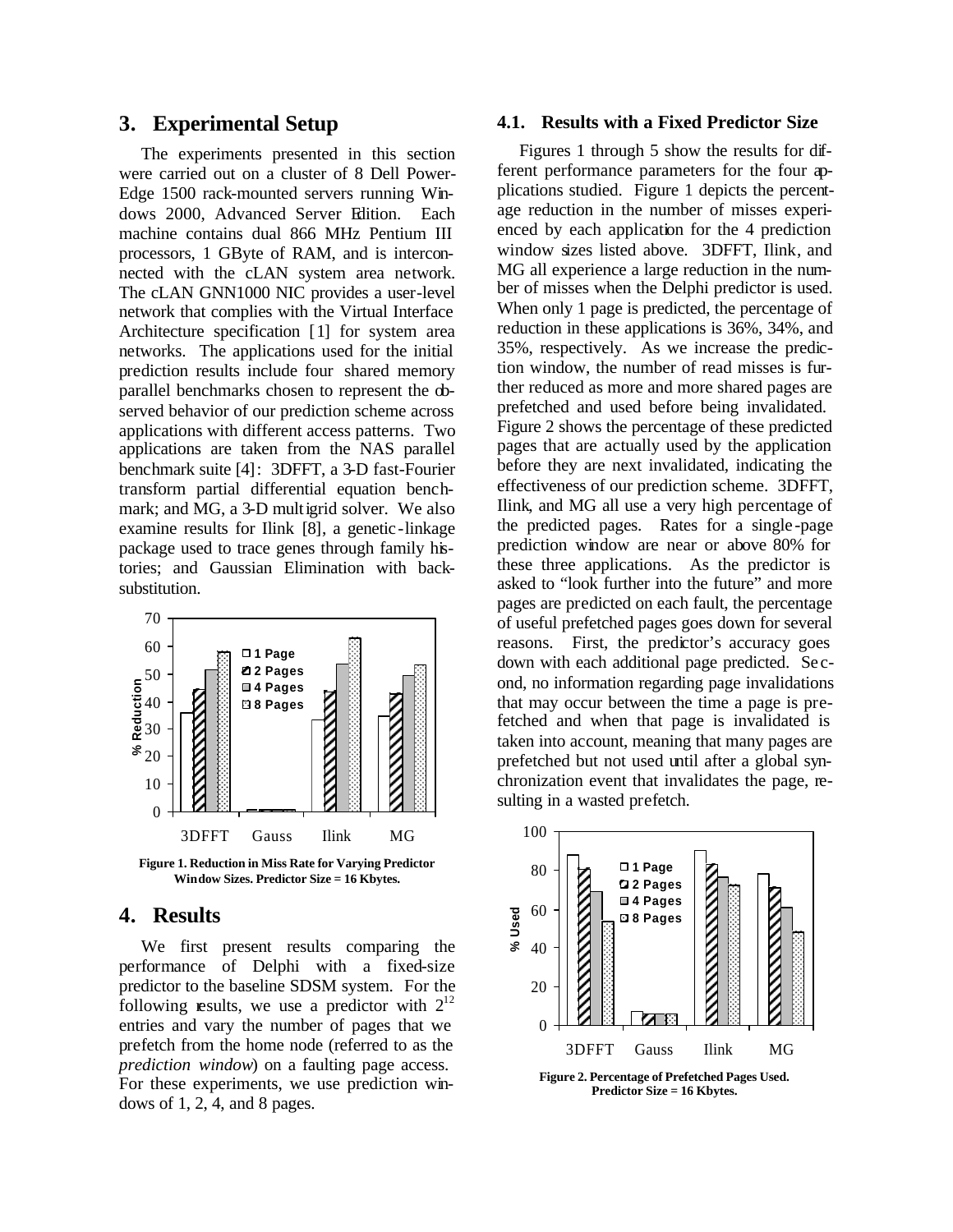Gauss is an example of an application for which the prediction scheme employed in Delphi basically does not reduce the number of misses, as shown in Figure 1. Regardless of the prediction window size used, the number of misses experienced by Gauss remains relatively constant. Figure 2 shows that le ss than 10% of the pages predicted and prefetched are used by Gauss.

Figure 3 shows the reduction in the number of network send operations for each application for the four prediction window sizes examined. Again, 3DFFT, Ilink, and MG show a large reduction in the number of network accesses required for program completion, as piggybacking predicted pages on "normal" page fault messages eliminates subsequent network requests that would have occurred for the prefetched pages. The network access count goes down with an increasing prediction window size, showing that even though Figure 2 indicates that the percentage of predicted pages goes down with an increased window size, enough of the predicted pages are being used to reduce the overall number of network send operations.



**Send Operations. Predictor Size = 16 Kbytes.**

Figure 4 shows the total number of bytes sent across the network. Unsurprisingly, when the prediction window grows, the number of bytes sent also increases as more and more pages are prefetched on each program page fault. Figures 3 and 4, when taken together, show that if accessing the network (e.g., the fixed costs such as protocol overhead) is dominant over the variable costs (e.g., the wire time of a network send operation), the prediction scheme in Delphi should

benefit performance substantially. Again, due to the ineffectiveness of the Delphi predictor on Gauss, Figure 3 shows almost no reduction in the number of network accesses over the baseline case for this application, and Figure 4 shows a modest increase in network traffic.

Finally, Figure 5 shows the percentage reduction in execution time for the four applications studied. 3DFFT, Ilink, and MG show reductions in execution time for 1, 2, and 4 page prediction window sizes, with 3DFFT showing the largest performance improvement of 13.5% when a 1 page prediction window is used.



As the prediction window increases, the performance is determined by two competing factors: the increase in network utilization as shown in Figure 4, and the reduction in the number of misses as shown in Figure 1. In the case of MG, a prediction windows size of 8 pages causes the increase in network bytes sent to overcome the gains achieved by prefetching 8 pages on each page fault. 3DFFT and Ilink show similar trends with increasing prediction window sizes, but to lesser degrees. Gauss, as expected from the data presented in Figures 1 through 4, shows only a small performance change between the predicted and the baseline case.

The performance of Gauss is poor because the predictor often cannot find pages that are likely to miss in the near future and that have the same home node as the currently missing page. Moreover, the majority of the pages the predictor manages to prefetch end up being invalidated before they are used.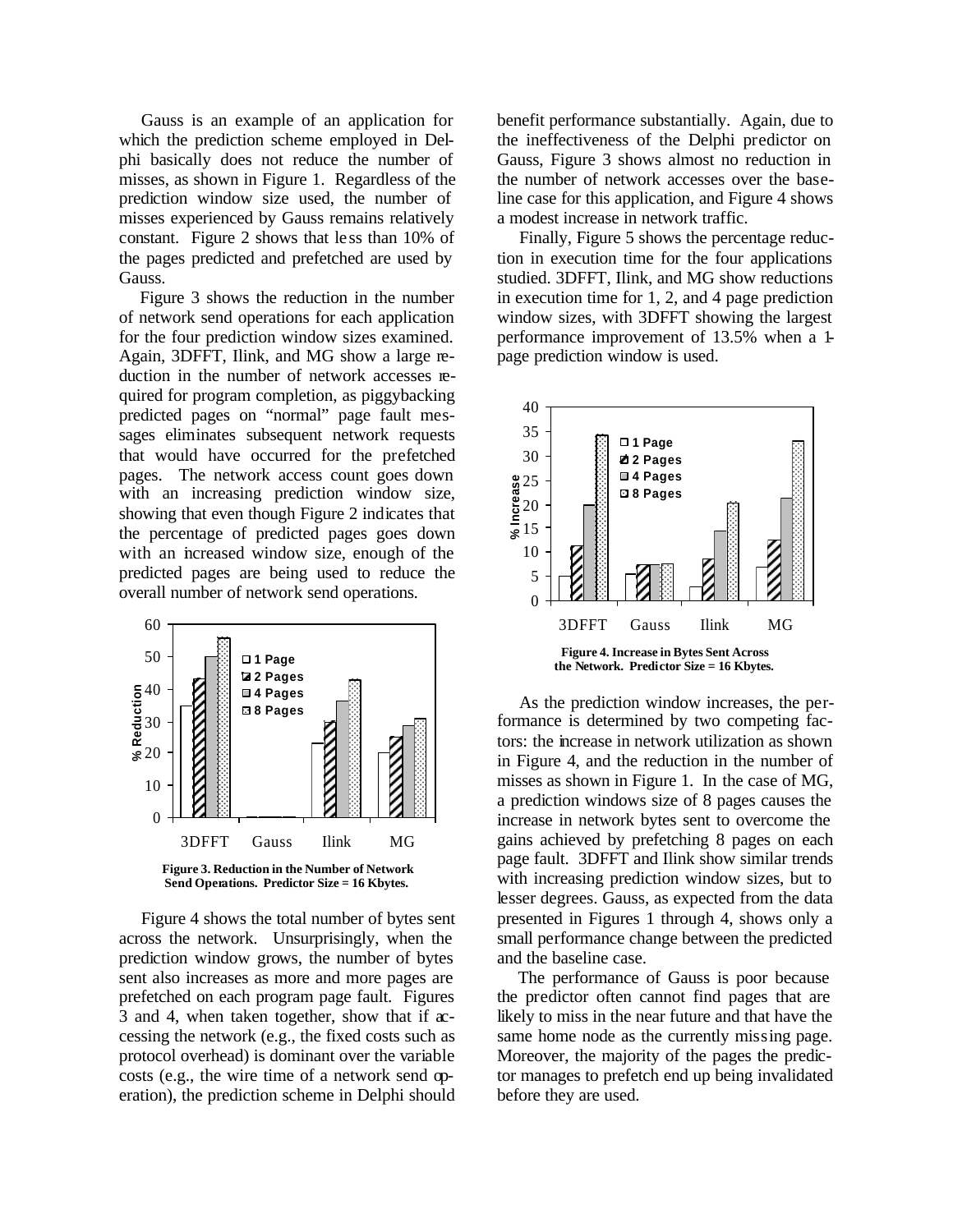

#### **4.2. Results with Varying Predictor Size**

The results in the preceding section maintained a constant predictor size of  $2^2$  entries, where each entry is 4 bytes in size. We have 1 predictor per remote node running in each instance of the SDSM system, bringing the total predictor size to  $2^{12}*4*(\text{num\_nodes-1}) = 112$ Kbytes for 8 nodes. Each baseline SDSM runtime system consumes on the order of 88 Mbytes, meaning that the predictor structure overhead is a negligible 0.1% overhead with the predictor size used in Section 4.1. In this section, we examine the effect of keeping the prediction window constant at a value of 2, and varying the predictor size from 256 bytes up to 64 Mbytes. Figure 6 shows that for 3DFFT, Ilink, and MG, the reduction in the miss rate for these applications is mostly insensitive to the size of the predictor. Gauss, on the other hand, shows a marked reduction in the effectiveness of the predictor as the size grows. This counterintuitive result is due to constructive aliasing in the small predictor tables that is eliminated as the table size increases. As a result, fewer useful pages are prefetched with the larger predictors, explaining Gauss' lower performance.

## **5. Conclusions**

We have presented the Delphi software DSM system that incorporates prediction techniques borrowed from microarchitecture research in value prediction to intelligently guide prefetching decisions.



**Figure 6. Reduction in Misses with Varying Predictor Sizes. Prediction Window = 2 pages.**

By incorporating into Delphi a group of predictors that consume negligible processing and memory resources relative to the overall DSM runtime system, we have shown that miss rate reductions of up to 62% can be achieved with a concomitant improvement in overall execution time. We are currently investigating several ways to further improve the performance of the Delphi system. First, we plan to make use of the use of remote DMA operations available in the VI Architecture for prefetched pages to reduce the processing overhead associated with prefetched pages. Second, we are extending the work presented here to adaptively adjust the predictor size and prediction window dynamically during runtime to better adjust to a range of applications. Finally, we are working on aggregating predicted requests from multiple home processes to address problems such as those shown in Gauss, in which pages referenced in the near-future either do not reside on the same home node as the page currently needed, or are invalidated before being used by the computation threads.